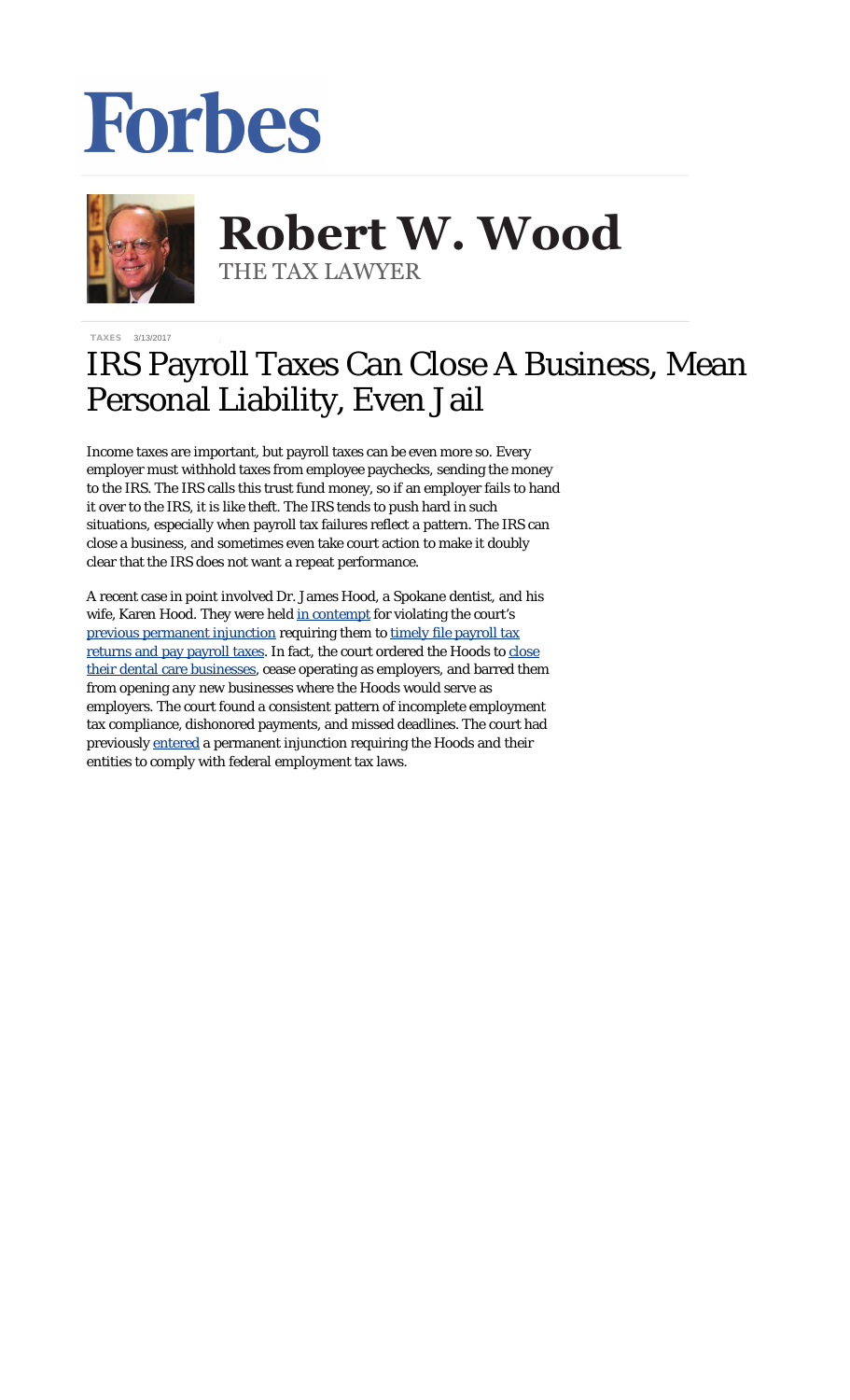

*Shutterstock*

Another example of the seriousness of payroll taxes? How about jail. One of the bigger messes involved a big Hollywood payroll service company called Axium International, which failed in 2008. Prosecutors went after its former CEO, John Visconti. Now 74 years old, the Beverly Hills man was recently sentenced to two years in federal prison. He was also ordered to pay \$1.75 million in restitution to the IRS. Last October, he was convicted of tax evasion, conspiracy to defraud the IRS, and filing a false tax return.

Axium's gross revenues were over \$1 billion per year, but the company collapsed in 2008 when its tax delinquencies exceeded an astounding \$100 million. The IRS does not like to let payroll tax problems snowball, so they normally are harsh early, to prevent the tax liabilities from getting worse. In this case, though, Mr. Visconti and Axium's former chief operating officer, Ronald Garber, age 62, of Santa Monica, California, used a number of mechanisms to divert money into their pockets.

Prosecutors showed Visconti living a lavish lifestyle at the expense of the IRS. Visconti diverted tax refund checks payable to Axium and its subsidiaries into secret bank accounts that he and Garber controlled. These funds were not shown on corporate books and records. Garber and Visconti also diverted approximately \$570,000 from Axium by paying invoices submitted by a sham construction company they controlled. Visconti reported none of the funds he pocketed on his personal federal income tax returns.